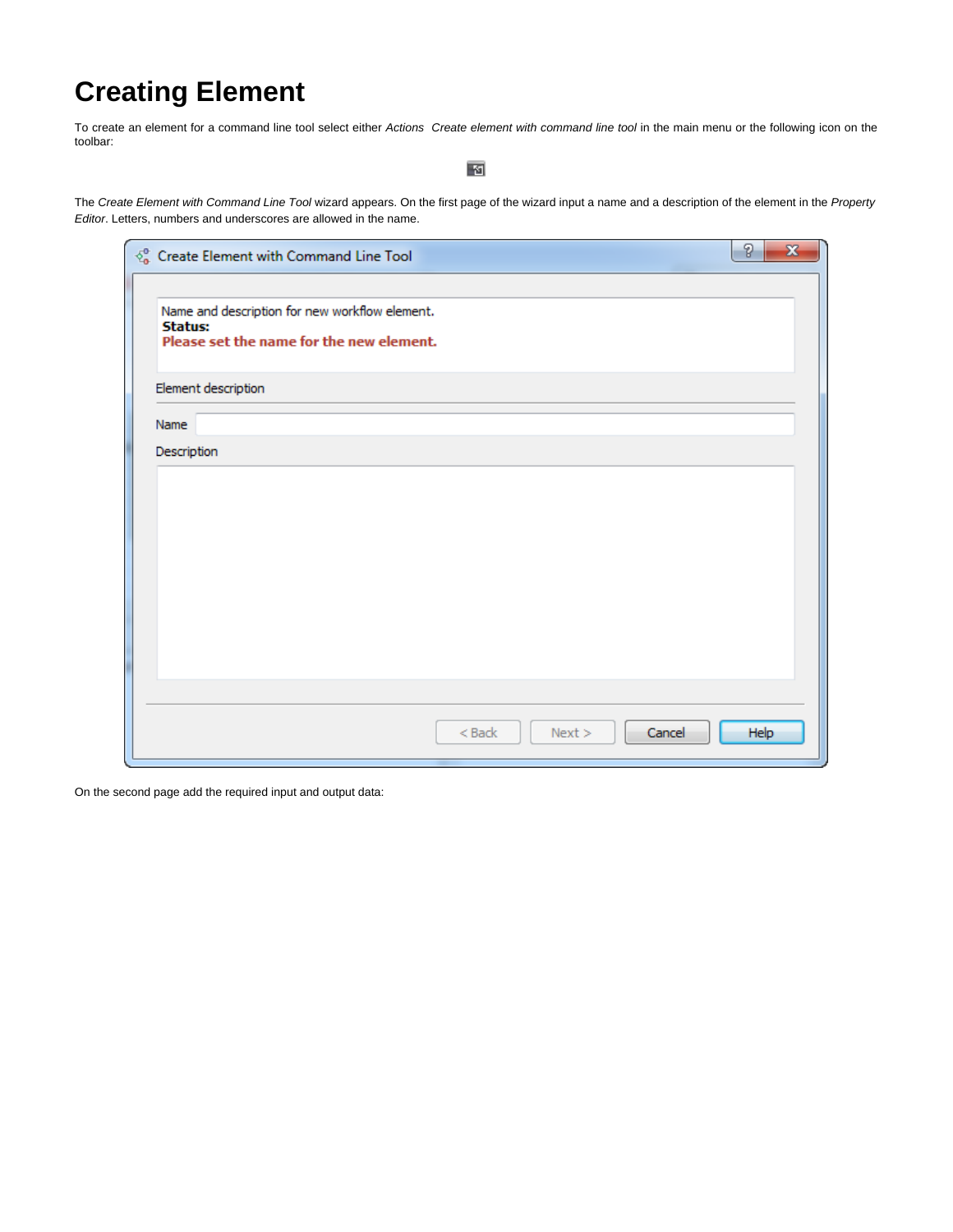|                                                                                                                                                                                                                                                                                                                                                                                               | Create Element with Command Line Tool |          | P                           |  |  |  |
|-----------------------------------------------------------------------------------------------------------------------------------------------------------------------------------------------------------------------------------------------------------------------------------------------------------------------------------------------------------------------------------------------|---------------------------------------|----------|-----------------------------|--|--|--|
| Input and output data for external tool. Name is a command line parameter for input/output data in external<br>tool. Set data type and format in which external tool reads/writes input/output data. You also can set<br>description for workflow designer. Each input data will be represented as port in workflow designer. Each output<br>data will be represented as slot of single slot. |                                       |          |                             |  |  |  |
| Input data<br>Name for command Type                                                                                                                                                                                                                                                                                                                                                           |                                       | Read as  | Description                 |  |  |  |
| Output data                                                                                                                                                                                                                                                                                                                                                                                   |                                       |          | Add input<br><b>Delete</b>  |  |  |  |
| Name for command Type                                                                                                                                                                                                                                                                                                                                                                         |                                       | Write as | Description                 |  |  |  |
|                                                                                                                                                                                                                                                                                                                                                                                               |                                       |          | Add output<br><b>Delete</b> |  |  |  |
|                                                                                                                                                                                                                                                                                                                                                                                               | < Back                                | Next     | Cancel<br><b>Help</b>       |  |  |  |

For each input or output you should:

- Input a name (letters, numbers and underscores are allowed in the name).
- Select a type: multiple alignment, sequence, sequence with annotations, a set of annotations or string.
- Specify how the input or output should be handled (for example, you can specify that a value of the input parameter should be handled as a FASTA file).
- Optionally input a description.

On the third page of the wizard you can add attributes for the command line tool. Later you would be able to set values for the attributes in the Property Editor, i.e. the attributes are actually the parameters of the new element.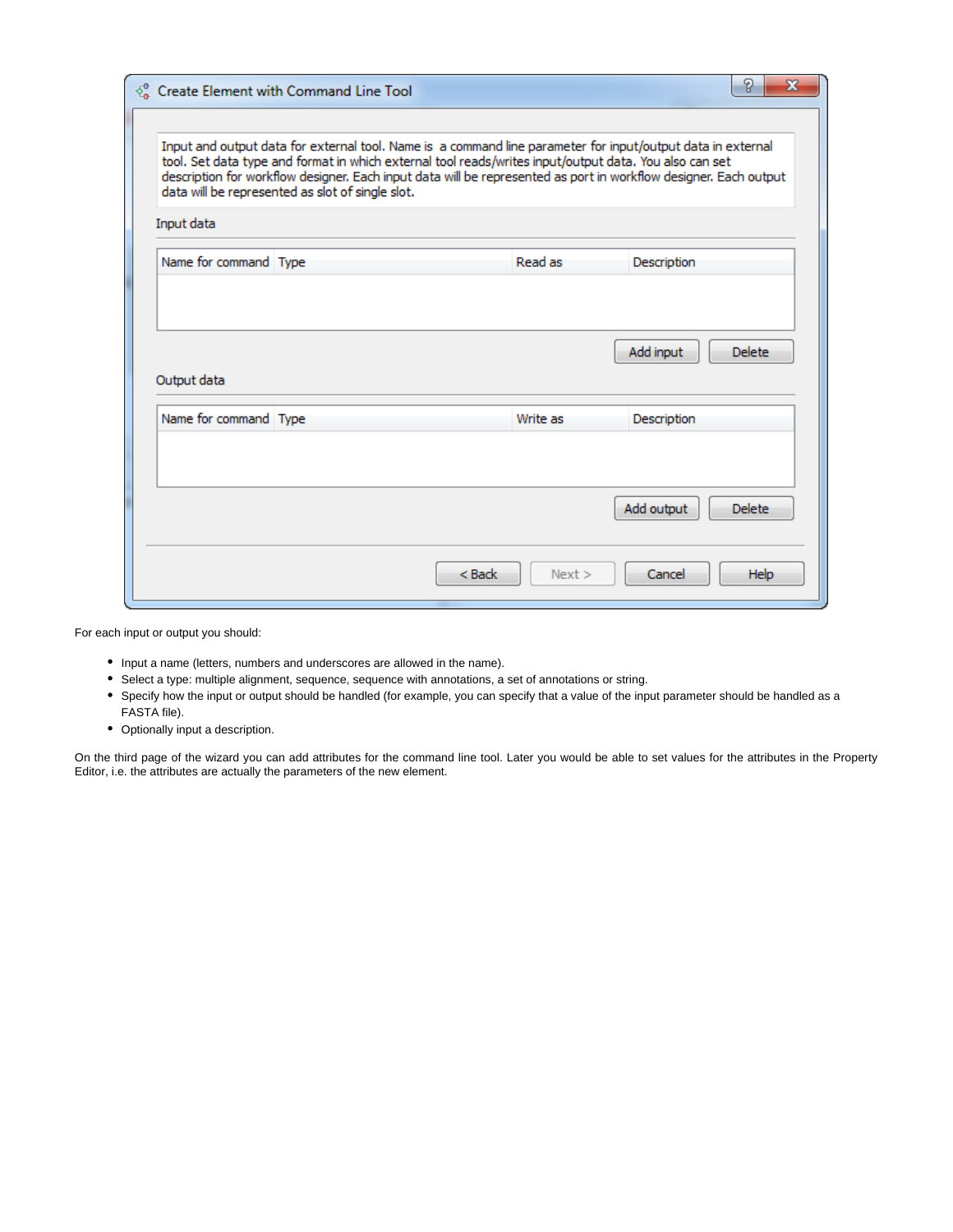|            | $\delta^0$ Create Element with Command Line Tool | P<br>X                                                                                                                                                                                                          |  |  |  |  |
|------------|--------------------------------------------------|-----------------------------------------------------------------------------------------------------------------------------------------------------------------------------------------------------------------|--|--|--|--|
|            |                                                  | Another parameters for external tool. You must set name for parameter and its type. You also can set<br>description for workflow designer. Each parameter will be represented as parameter of workflow element. |  |  |  |  |
| Parameters |                                                  |                                                                                                                                                                                                                 |  |  |  |  |
| Name       | <b>Type</b>                                      | Description                                                                                                                                                                                                     |  |  |  |  |
|            |                                                  |                                                                                                                                                                                                                 |  |  |  |  |
|            |                                                  |                                                                                                                                                                                                                 |  |  |  |  |
|            |                                                  |                                                                                                                                                                                                                 |  |  |  |  |
|            |                                                  |                                                                                                                                                                                                                 |  |  |  |  |
|            |                                                  |                                                                                                                                                                                                                 |  |  |  |  |
|            |                                                  | Add attribute<br><b>Delete</b>                                                                                                                                                                                  |  |  |  |  |
|            |                                                  |                                                                                                                                                                                                                 |  |  |  |  |
|            |                                                  |                                                                                                                                                                                                                 |  |  |  |  |
|            |                                                  | Cancel<br>$<$ Back<br>Next<br>Help                                                                                                                                                                              |  |  |  |  |

For each attribute added you should:

- Input a name (letters, numbers and underscores are allowed in the name).
- Select it's type: boolean, number, string or URL.
- Optionally input the description.

On the last page of the wizard you should input the execution string, i.e. the command that would be executed.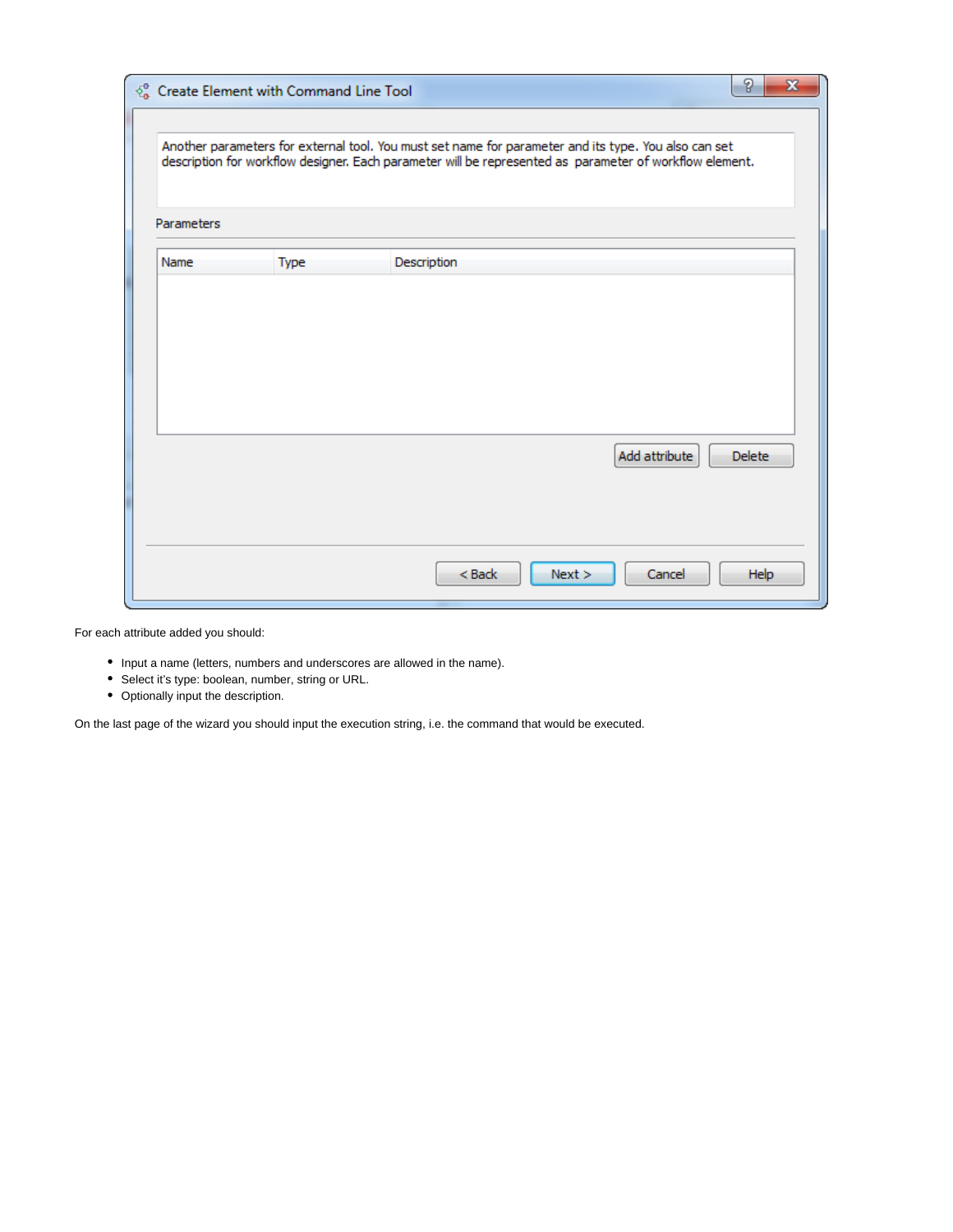|                                        | $\delta^0$ Create Element with Command Line Tool |                                                                                                                                                                                                                                                                                                                                                                                                                                                                    |  |  |
|----------------------------------------|--------------------------------------------------|--------------------------------------------------------------------------------------------------------------------------------------------------------------------------------------------------------------------------------------------------------------------------------------------------------------------------------------------------------------------------------------------------------------------------------------------------------------------|--|--|
|                                        |                                                  | Execution string and element's description. To substitute input, output data or parameter, use it's name with prefix<br>\$ in execution string. You can set parameterized description for new element(description that appears not in<br>property editor but on element itself). In parameterized description you also can use parameters substitution with<br>prefix \$. If file paths in the execution string contain spaces, they must be enclosed with quotes. |  |  |
| Command line template                  |                                                  |                                                                                                                                                                                                                                                                                                                                                                                                                                                                    |  |  |
| Execution string <my tool=""> \$f</my> |                                                  |                                                                                                                                                                                                                                                                                                                                                                                                                                                                    |  |  |
| Parameterized description              |                                                  |                                                                                                                                                                                                                                                                                                                                                                                                                                                                    |  |  |
|                                        |                                                  |                                                                                                                                                                                                                                                                                                                                                                                                                                                                    |  |  |
|                                        |                                                  |                                                                                                                                                                                                                                                                                                                                                                                                                                                                    |  |  |
|                                        |                                                  |                                                                                                                                                                                                                                                                                                                                                                                                                                                                    |  |  |
|                                        |                                                  |                                                                                                                                                                                                                                                                                                                                                                                                                                                                    |  |  |
|                                        |                                                  |                                                                                                                                                                                                                                                                                                                                                                                                                                                                    |  |  |
|                                        |                                                  |                                                                                                                                                                                                                                                                                                                                                                                                                                                                    |  |  |
|                                        |                                                  |                                                                                                                                                                                                                                                                                                                                                                                                                                                                    |  |  |

The signature of the execution string depends on the command that is launched. But the general rule is that input/output data and attributes have prefic \$. For example let there be some perl script "myScript.pl" that accepts an input file as the first attribute and accepts the second attribute denoted as "param1". The command may look as follows:

perl [path\_to\_script]myScript.pl \$infile \$param1 > \$outfile

Here infile and outfile are input and output data set on the step 2, param1 is an attribute set on the step 3.

On the same wizard page you can optionally input the description of the element. It would be shown on the element on the [Scene](http://ugene.unipro.ru/documentation/wd_manual/introduction/wd_window_components.html#term-scene). The description can be parameterized. This means that if you input e.g. an attribute name (with prefix \$), the name on the element would be substituted with the value of the corresponding parameter.

For example input the following parameters: